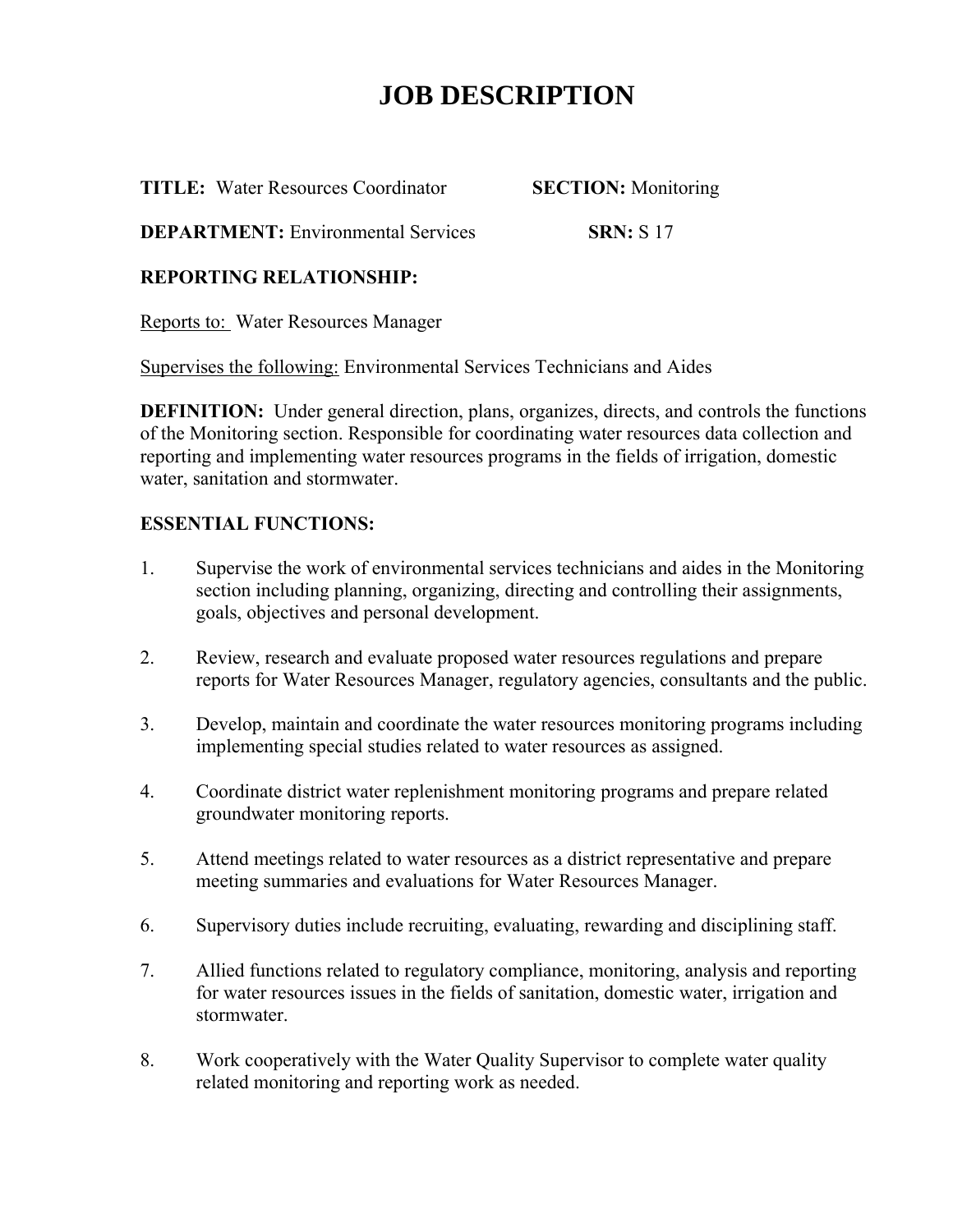## **JOB DESCRIPTION**

Water Resources Coordinator Page 2

### **MINIMUM QUALIFICATIONS:**

License or Certificate: Valid Vehicle Operator's License issued by the state Department of Motor Vehicles. Department of Motor Vehicles driving record may influence employment or classification.

Experience: Any combination of training and experience, which would likely provide the required knowledge and abilities, is qualifying. A typical way would be to have three years of experience as a water resources associate, environmental services specialist, or environmental services coordinator, working with water resources issues in an irrigation, domestic water, sanitation and stormwater or similar environment.

Education: Typically, the successful candidate will have completed significant college level coursework in biology, chemistry, engineering or environmental science. A Bachelor of Science Degree in Engineering, Environmental Science, Chemistry, Biology or a related field from an accredited college or university is preferred.

#### Knowledge of:

- District rules and regulations.
- Location of district facilities and how these facilities operate within systems.
- Methods of stream flow measurements and water level and water supply monitoring.
- Computer program concepts, spreadsheets and databases as they relate to data management, record keeping, data evaluations and reports.
- General knowledge of the processes involved with irrigation, domestic water, sanitation and stormwater engineering.
- Principles of chemistry and chemical safety related to water quality testing.
- Principles of statistics related to data summaries and evaluations.
- Water supply contracts, agreements and environmental regulations related to the fields of irrigation, domestic water, sanitation and stormwater.
- Environmental regulations such as the Clean Water Act, the Clean Air Act and the Safe Drinking Water Act.
- Laws, regulations and policies pertaining to water supply and water rights.
- Principles of supervision and training.

#### Abilities:

- Make accurate mathematical calculations.
- Follow written and oral instructions and directions.
- Understand technical water resources data.
- Organize water resources data from multiple sources into accurate reports.
- Work cooperatively with others.
- Communicate effectively verbally and in writing.